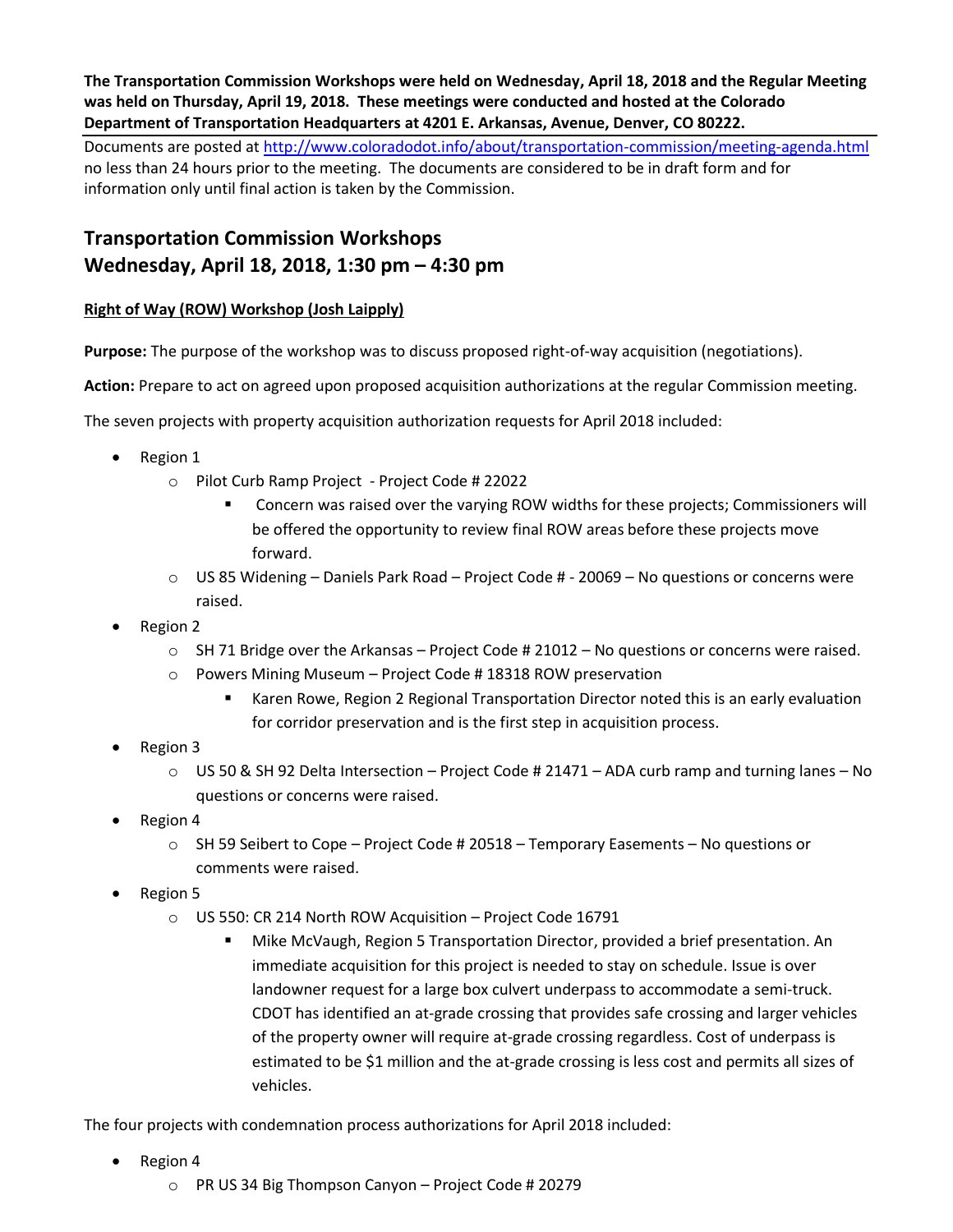- **Properties in question was demolished by the 2013 Floods.**
- **Property in question is legally two sites/parcels that are negotiated separately.**
- CDOT required a temporary easement to restore the property and add improvements to protect roadway from future flooding.
- CDOT and property owner do not agree on the price or process for this project.
- **Property owner wants two parcels to be considered as one property and get an appraisal.**
- CDOT considered the property two properties and those worth less than \$5,000 do not get appraisals – they get a reimbursed through a waiver evaluation instead to save CDOT costs associated with appraisals.
- Most of work on property is completed, but temporary easement will be in force until 2020. CDOT requires access in the event any follow up work is needed on the site, e.g., seeding for revegetation does not take.
- **The Commission decided the property was needed in the public interest and to proceed** with approving this project for condemnation proceedings.
- $\circ$  125 North: SH 402 to SH 14 Project Code# 21506 No questions or comments were raised.
- Region 5
	- $\circ$  US 550: Kirby Lane to CR 214 Project Code # 16792 CDOT cannot locate the heir landowner. There is no alternative but to authorize condemnation proceedings.
- I-70 Central
	- o I-70 Central Project Project Code # 19631 This project requires a temporary easement. I -70 Central project needs this parcel to move forward or it will interrupt the project schedule. Dispute is related to valuation of easement. All communications have stopped. CDOT has had no response since attorney has been retained by property owner. Commission will keep on condemnation authorization agenda for tomorrow.

## [National Performance Measure Targets -](https://www.codot.gov/about/transportation-commission/documents/2018-agendas-and-supporting-documents/april-2018/1-national-performance-measure-targets.pdf) Pavement (Deb Perkins-Smith)

**Purpose:** This workshop will summarize the final target recommendations for the performance measures required under the Fixing America's Surface Transportation (FAST) Act (Pub. L. No. 114-94). Additionally, this workshop will discuss addressing the Transportation Commission comments and questions from the March Commission Workshop, and a detailed refined target recommendation for pavement in good condition will be presented and discussed with the Commission.

**Action:** Staff requests that the Commission adopt the targets by resolution (provided as attachment A in the packet), which will enable staff to meet a May 20, 2018, federal deadline for reporting targets to the Federal Highway Administration (FHWA). The options to consider are:

- Accept and adopt the staff recommendations
- Adopt some targets and ask for refinement of other targets
- Take no action at this time and request additional information

If the TC decides to refine or take no action this month, CDOT will be required to adopt targets in the near future to meet the May 2018 federal requirement.

Targets are related to:

- Pavement Performance
- Bridge Performance
- System Reliability and Freight Performance

#### **Discussion:**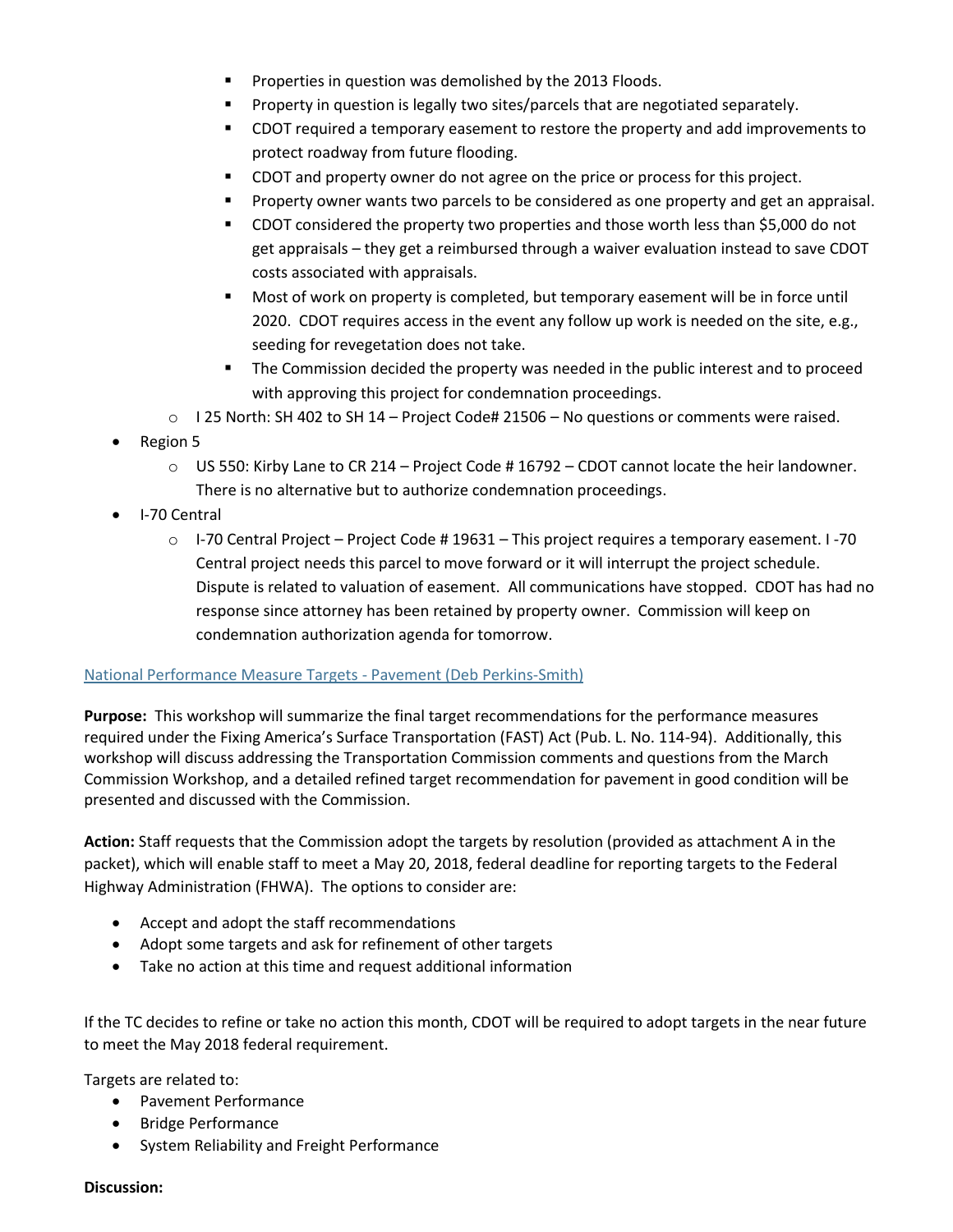- William Johnson, Performance and Asset Management Branch Manager, noted that the workshop today is focused on pavement for this month, and that staff addressed comments from last month and refined the pavement targets.
- This pavement performance reporting is required by the Federal Highway Administration (FHWA).
- Reporting includes Interstates and National Highway System (NHS) this represents approximately 50% of roads and includes some off-system roadways.
- Pavement is rated as good, fair, or poor. Federal criteria different from CDOT's, and shows less poor pavement under new federal criteria as the federal criteria is more stringent ( it is harder to be deemed in poor condition.
- It was noted that under the CDOT criteria, approximately 12 percent of pavement condition is poor, and less than one percent is poor per the federal performance criteria.
- The national average using the federal criteria for poor roads is roughly one percent.
- It was noted the federal requirements might also consider reconstruction is the primary treatment for poor roads, which is not necessarily the case at CDOT. CDOT considers more than just reconstruction to treat poor roads.
- Several photos roads demonstrating how the two criteria compare were presented.
- Discussion occurred back and forth on whether to use two reporting mechanisms to meet the federal requirements of FHWA but also serve the best interests of Colorado with the Commission relying on the more stringent performance tracking to make investment decisions.
- If there is no impact on discretionary funds to report both ways, Commissioners are comfortable with using both reporting criteria, as long as it is made clear, why we are using both measures.
- Clarifications were made that the numbers regarding air quality performance were for emissions reductions; therefore, the increase in numbers over time is what is desired.
- The Commission did not confirm a vote on the proposed resolution.

## [Joint Workshop TC and BE: FHWA Definition of Poor Bridges \(Josh Laipply and Mike Collins\)](https://www.codot.gov/about/transportation-commission/documents/2018-agendas-and-supporting-documents/april-2018/2-fhwa-poor-bridges-defined.pdf)

**Purpose:** CDOT has adopted the same "poor" definition for major vehicular bridges that FHWA mandates for National Highway System (NHS) bridges. The Bridge Enterprise (BE) program requests consideration and feedback from the Transportation Commission and the BE Board of Directors (Board) regarding the proposed adoption of the same new "poor" definition in order to maintain consistency with CDOT and FHWA.

## **Background:**

If the Commission and BE adopts the new CDOT poor definition, the result will be the following changes to the legacy BE eligibility criteria:

| Legacy Eligibility Criteria                  | <b>Proposed Eligibility Criteria</b>                 |
|----------------------------------------------|------------------------------------------------------|
| Legacy CDOT "Poor" Definition                | New CDOT "Poor" Definition = SD                      |
| Sufficiency Rating (SR) < 50 (of 100)        | <b>Bridges</b>                                       |
| and                                          | Superstructure, Substructure, or Deck Rating of 4/10 |
| Classified as Structurally Deficient (SD) or | or Less                                              |
| Functionally Obsolete (FO)                   | <b>Culverts</b>                                      |
|                                              | Culvert Rating of 4/10 or Less                       |

The change in BE eligibility criteria would result in a larger pool of BE eligible structures. The increase is forecasted to be approximately 110 structures. Updating the eligibility criteria will allow BE to:

1. Align with CDOT and FHWA policy.

2. Aid CDOT in meeting targets established for the National Bridge Performance Metrics since many of the bridges considered "poor" by CDOT and FHWA would not be eligible under the legacy/previous criteria. 3. Make better business decisions (e.g. newly eligible structures can be addressed with major rehabilitation

before the structure condition deteriorates to a point where full replacement is required).

4. Simplify eligibility criteria by migrating away from complex terms such as Sufficiency Rating (SR), which are being phased out or discontinued by FHWA.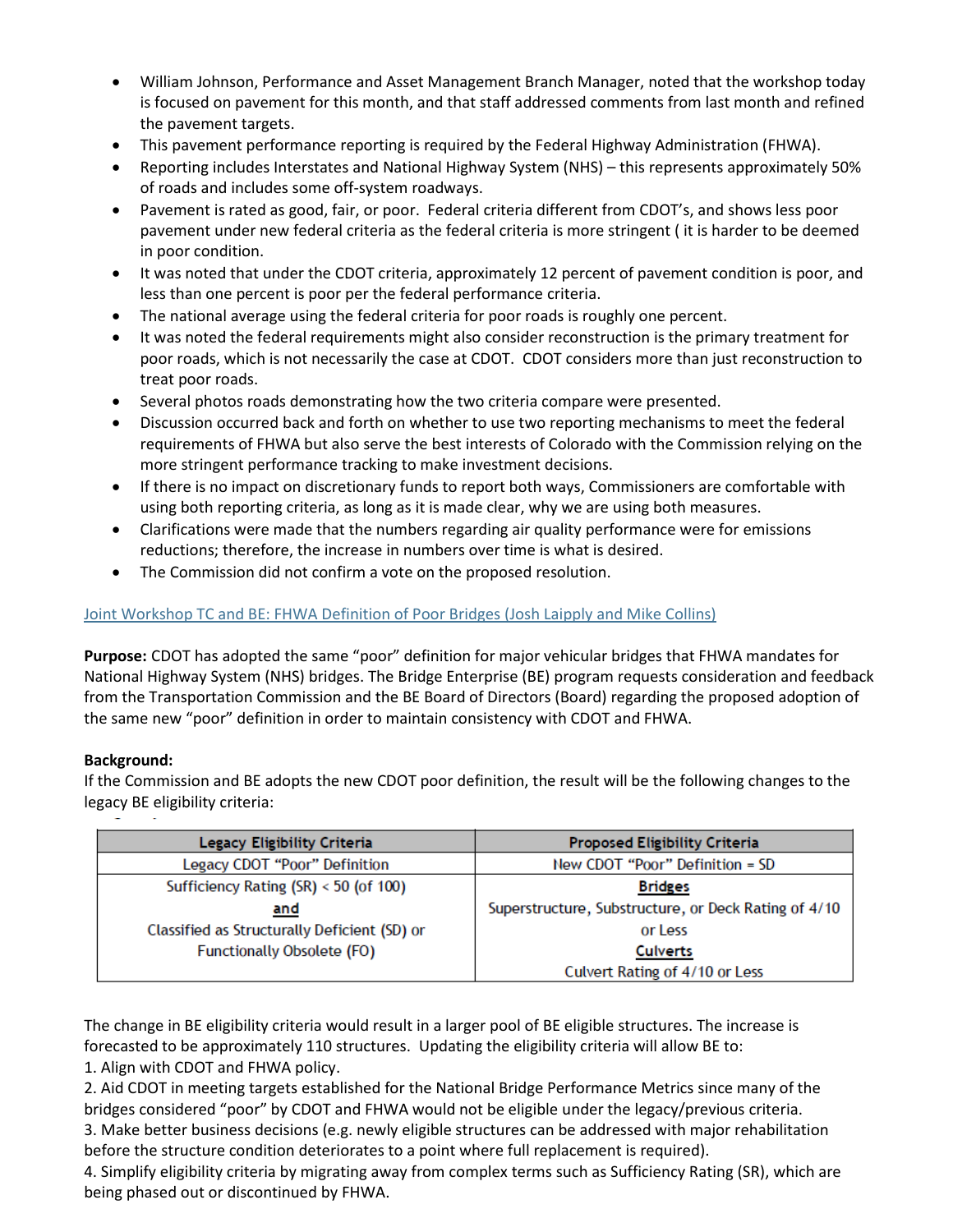#### **Discussion:**

- Currently CDOT reports above 90% goal of good bridges
- Federal definition of poor bridges has changed.
- Deck Rating, Superstructure, and Substructure are rated between one and-10 with a rating of four or less deemed poor.
- New rating gets more bridges eligible for BE funding. Sixty-five bridges are eligible now. Under the new rating system approximately 170 bridges are eligible for BE funds. Previous measures used both structurally deficient and functionally obsolete (more related to operational concerns – bridge width and shoulders, etc.). Functional obsolescence is no longer counted under new the federal bridge rating method. However, bridges rated poor are grandfathered in if deemed poor using functional obsolescence and structural deficiency.
- Commissioner Gilliland noted that the poor bridges would be diluted with higher number, but BE tiering could help with setting priorities.
- Possible result is a negative public perception that number of poor bridges is increasing.
- Commissioners requested to get in front of this potential misperception with a message regarding the new federal criteria.
- It was mentioned that the BE tiering will not change under the new federal definition.
- A con is that the functionally obsolete criteria that is operations-based will no longer be included.
- Executive Director, Mike Lewis, noted that this new definition helps give BE more flexibility to not let bridges get too bad before BE funds become eligible.
- All agreed messaging this situation correctly is key.
- Staff recommended changing the poor bridge definition to align with the new federal definition.
- Commissioners expressed their support of staff recommendations for changing the poor bridge definition.

## [Mobility Choice Briefing \(Deb Perkins-Smith\)](https://www.codot.gov/about/transportation-commission/documents/2018-agendas-and-supporting-documents/april-2018/3-mobility-choice-briefing.pdf)

**Purpose:** This workshop is intended to familiarize the Transportation Commission members with the Mobility Choice Blueprint Project.

**Action:** Informational Item.

**Background:** The Mobility Choice Blueprint is a joint planning effort between the Colorado Department of Transportation (CDOT), Denver Regional Council of Governments (DRCOG), Regional Transportation District (RTD), and Mobility Choice (a non-profit initiative of the Denver Metro Area Chamber of Commerce) that seeks to establish a coordinated strategic direction for the evolving mobility of the Denver Metro related to walking, biking, driving, ride-hailing, and transit.

Mobility Choice is governed by a Board of Directors composed of private and public sector members, representatives of DRCOG, RTD and CDOT, former local elected officials and economic development professionals. Michael Lewis represents CDOT on the Board of Directors. In addition to CDOT's representation on the Board of Directors, Transportation Commissioner Karen Stuart is serving as one of the project's Metro Ambassadors through her role as Executive Director of Smart Commute Metro North. These local experts will be complemented by a number of national Thought Leaders to ensure a variety of perspectives is represented throughout the process.

The Mobility Choice Blueprint is a 12-month process funded jointly by CDOT, DRCOG, and RTD, governed by the Mobility Choice Board of Directors, and managed by project consultant HDR. The effort will require analyzing several new multimodal technologies and assessing different ways to make them available to the public. Multiple scenarios will be evaluated and tested based on what the community and the Thought Leaders have said is important about the future of mobility.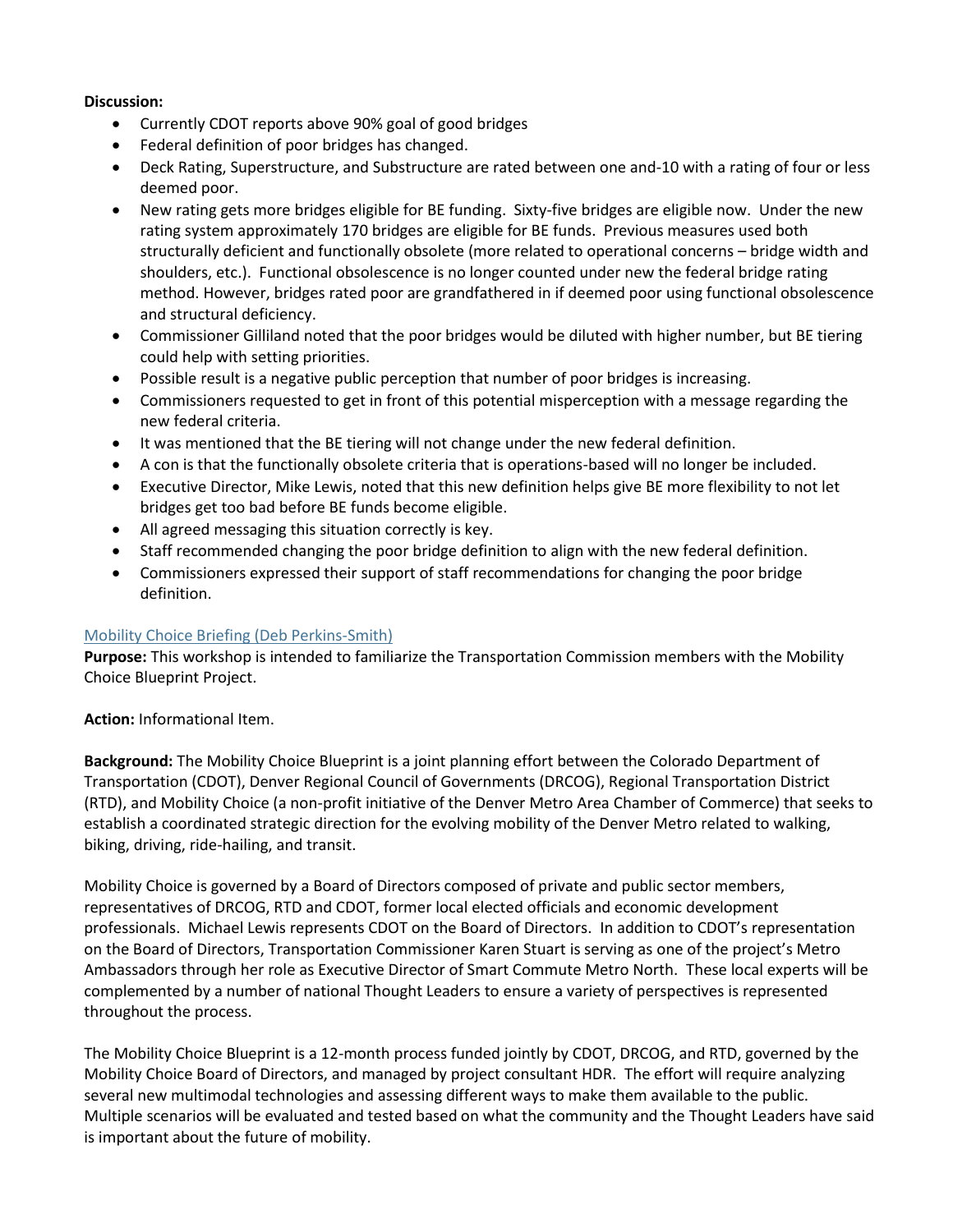The final Blueprint will set the vision and contain strategies for local agencies to implement cutting-edge technologies that promote mobility and supports livable communities. It will also have recommendations for agency policy and program changes, as well as options for pilot projects that can be funded and tested by transportation agencies in partnership with the private sector. In doing so, it will complement and enhance existing CDOT efforts including the Statewide Transportation Plan, Smart Mobility Plan, and the RoadX Initiative while supporting future collaboration between CDOT, DRCOG, and RTD moving forward.

## **Discussion:**

- Debra Perkins- Smith, Division of Transportation Development Director, introduced, Chris Primus and Jason Longsdorf of HDR who provided the presentation.
- A unique aspect of a project like this is the involvement with economic development partners, e.g., the Denver Metro Chamber.
- Problem Statement is "As a unified metropolitan region, how might we enable more accessible and effective transportation mobility choices to enhance the quality of our social, cultural, and economic life now and in the future?"
- Unified vision for this project is "A partnership of public and private organizations focused on changing how we move, and making the Denver metro area a better place to work and live".
- Project will assess rapidly changing trends and technology trends associated with mobility.
- Strategy Components look at Technology Transformation, Mobility and Livable Communities.
- Thought Leaders for the project include Marshall Brown of the University of Illinois, Chris Armstrong of Panasonic, and others.
- Four different workshops are being conducted to present various perspectives and provide feedback with Though Leaders in attendance. Eight Through Leaders have been identified, and some will conduct document review and provide feedback.
- Commissioner D'Angelo asked who is on the project team; the project team is composed of Debra Perkins-Smith, and Mike King of CDOT, Bill Van Metter and Brian Welch of the Regional Transportation District, Jacob Riger and Doug Rex of DRCOG, Don Hunt as Managing Director, and Alejandro Henao of NREL as Deputy Managing Director.
- The Commission is willing to help with getting the word out for folks to get involved and take an online quiz for the project.
- The consultant will provide the Commissioners with a project blurb to send out with an invitation to this project.
- Mobility Choice Board is made up of Executive Directors, e.g., Mike Lewis, CDOT Executive Director, Kelly Brough, President and CEO of Denver Metro Chamber of Commerce, Doug Rex of DRCOG, Will Toor, former Boulder County Commissioner, among other business and community leaders.
- Meetings are not traditional public open houses, but are mostly via digital engagement. The quiz is a flyer too for those not digitally connected.
- Commissioner Hall asked for information regarding how input is collected in a non-digital format.
- Requests for information are sent out in hard copy format via project ambassadors, who are 40 in number.
- Commissioner Hall asked for a definition of ethnography; it is a type of community interview with 20 sets of people for two to three-hour talks, while they are at home. This dialogue assesses lifestyle and how transportation decisions are made. The project includes working with various demographic groups.
- Commissioner D'Angelo expressed interest in the Thought Leaders and in attending events where they are present.
- It was noted that the project has a Sharepoint site and a calendar of events including Thought Leaders in available.
- Commissioners would like the Mobility Choice Blue Print project team to share Thought Leader key findings and share links to videotaped events.
- Commissioner Hall asked if this study covers only the Metro Area, and not any rural areas? The answer was yes. DRCOG's boundaries, the Denver Metro Area, is the study area.
- Commissioner Gilliland noted that this study is very interesting, and that we should do something like this at a statewide level.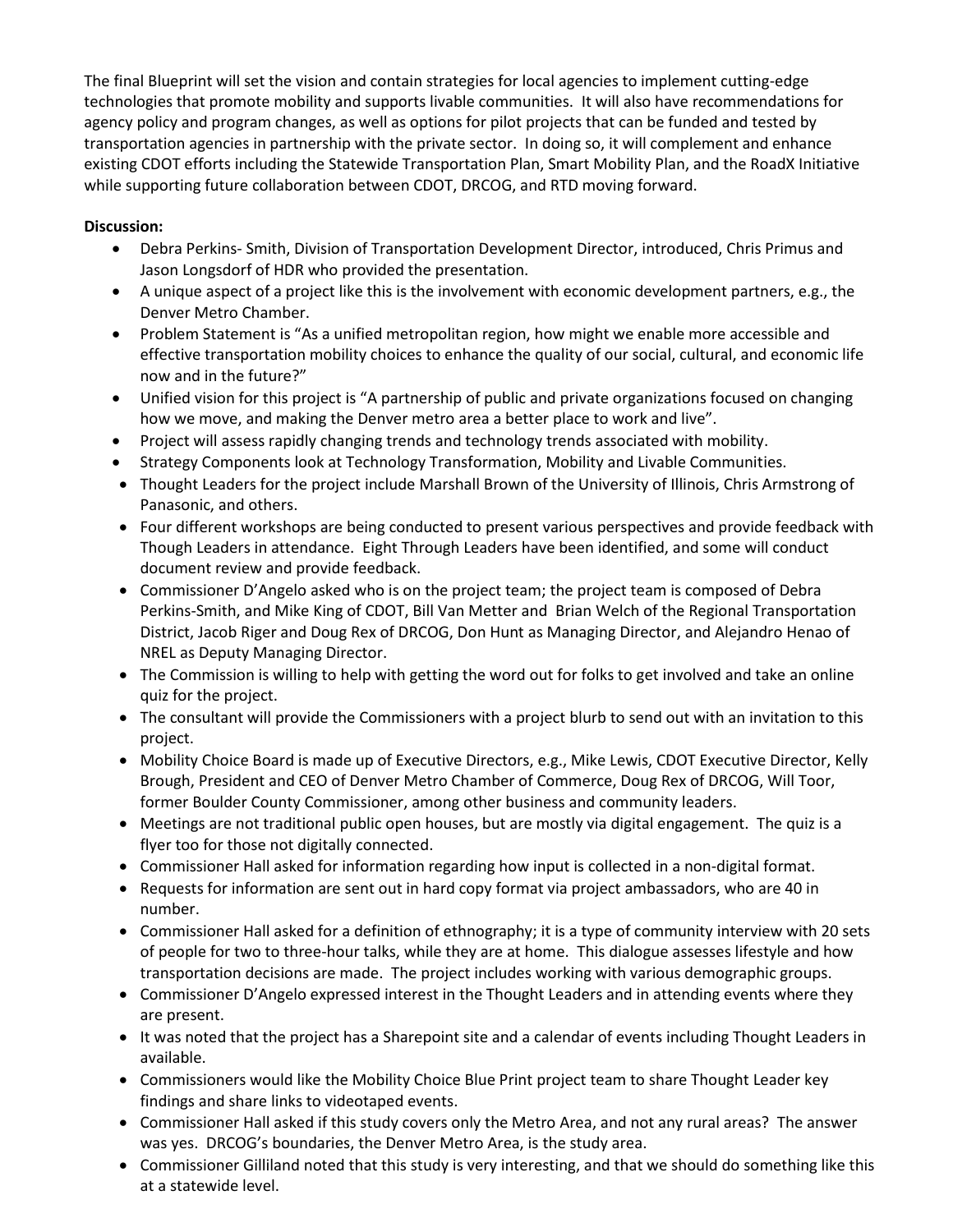- Debra Perkins-Smith noted that the last Statewide Transportation Plan (2040 SWP) set us up for an effort like this. We will get through the Mobility Choice Blueprint before the next 2045 SWP, take information from this study, and then incorporate a similar process into the 2045 SWP.
- Ryan Rice, Transportation Systems Management and Operations Director, also mentioned a complimentary study underway is the Smart Mobility Plan that also attempts to do some of this mobility analysis at the statewide level. The Smart Mobility Plan will also include regional implementation plans. There is good synergy with Mobility Choice Blue Print and the Smart Mobility Plan.
- Commissioner Hofmeister supported the comment of Commissioner Gilliland, but felt the schedule of this project will be very difficult to tie into the 2045 SWP, and that, we need to be careful about delivering the message that we are studying only the Metro area with this study.
- Executive Director, Mike Lewis, noted that the Mobility Choice Blueprint is not just CDOT's. Partnerships between CDOT, RTD, DRCOG and Denver Metro Chamber are making this project possible. This product will then inform a statewide process.
- Debra Perkins-Smith noted we will make sure CDOT message includes that due to partnerships (among CDOT, RTD, DRCOG and Denver Metro Chamber) not one entity is investing large amounts of funding, but that all partners are spending a smaller amount and getting a lot from their investment.

## [FASTER Safety Mitigation Program Recommendations](https://www.codot.gov/about/transportation-commission/documents/2018-agendas-and-supporting-documents/april-2018/4-faster-safety-mitigation-program.pdf) (Ryan Rice and Charles Meyer)

**Purpose and Action:** To request that the Commission approve FASTER Safety Mitigation funding allocations to Regional funding pools instead of the current practice of allocating to a statewide funding pool. To request that the Commission allow the CDOT FASTER Safety Mitigation program staff to reassess the program's project selection process.

#### **Discussion:**

- Lessons learned during the implementation of the FASTER Safety Mitigation program include:
	- o SAP has tracking limitations and variability exists by different staff at CDOT tracking projects.
	- o There exists a gap between measures of safety and effectiveness of projects.
	- o Inconsistencies exists between the quality of projects and measures.
	- o There is lack of flexibility in project selection, and the program does not accommodate projects that are preventative or ones that provide systemic changes.
- Working with Regions it is recommended to shift from statewide pool to a region allocation pool for FASTER Safety Mitigation projects
- Will also reopen Policy Directives that pertain to the FASTER Safety Mitigation program for evaluation.
- Potential action would include a Transportation Commission resolution to shift from a statewide pool to a regional allocation pool.
- Staff advises revising Policy Directives 704, 704.1 and 1504.1 to align FASTER Safety Mitigation program criteria scoring, selection criteria, and program and regional performance measures.
- Under the new process, headquarters (HQ) would continue to review and approve projects, but would change everything else in process for FASTER Safety Mitigation projects.
- Process would include: funding placed in region pools; Regions would then plan projects based on Region Pools, and HQ would review and approve projects. In addition, project savings, carry forwards would remain in Region Pools, year-to-year, program revenue adjustments would be distributed to region pools.
- A key benefit would be that pools and changes year to year would be very visible to Regions, which is a major issue currently.
- Commissioner Gilliland said she was glad to see this; it would be much less cumbersome of a process and asked, "What is the allocation to get funding to the Regions?" She supports this recommendation.
- Allocation uses formula from 2040 SWP Program Distribution formulas.
- Commissioner Zink expressed concern regarding going to regional pools as regions get chunks of money. If Region 3 gets money for less significant project than Region 2, an important project may not occur. Uncertain about this approach.
- Herman Stockinger, Deputy Executive Director, explained that Regions already have a pot of money, but funds are stored at HQ.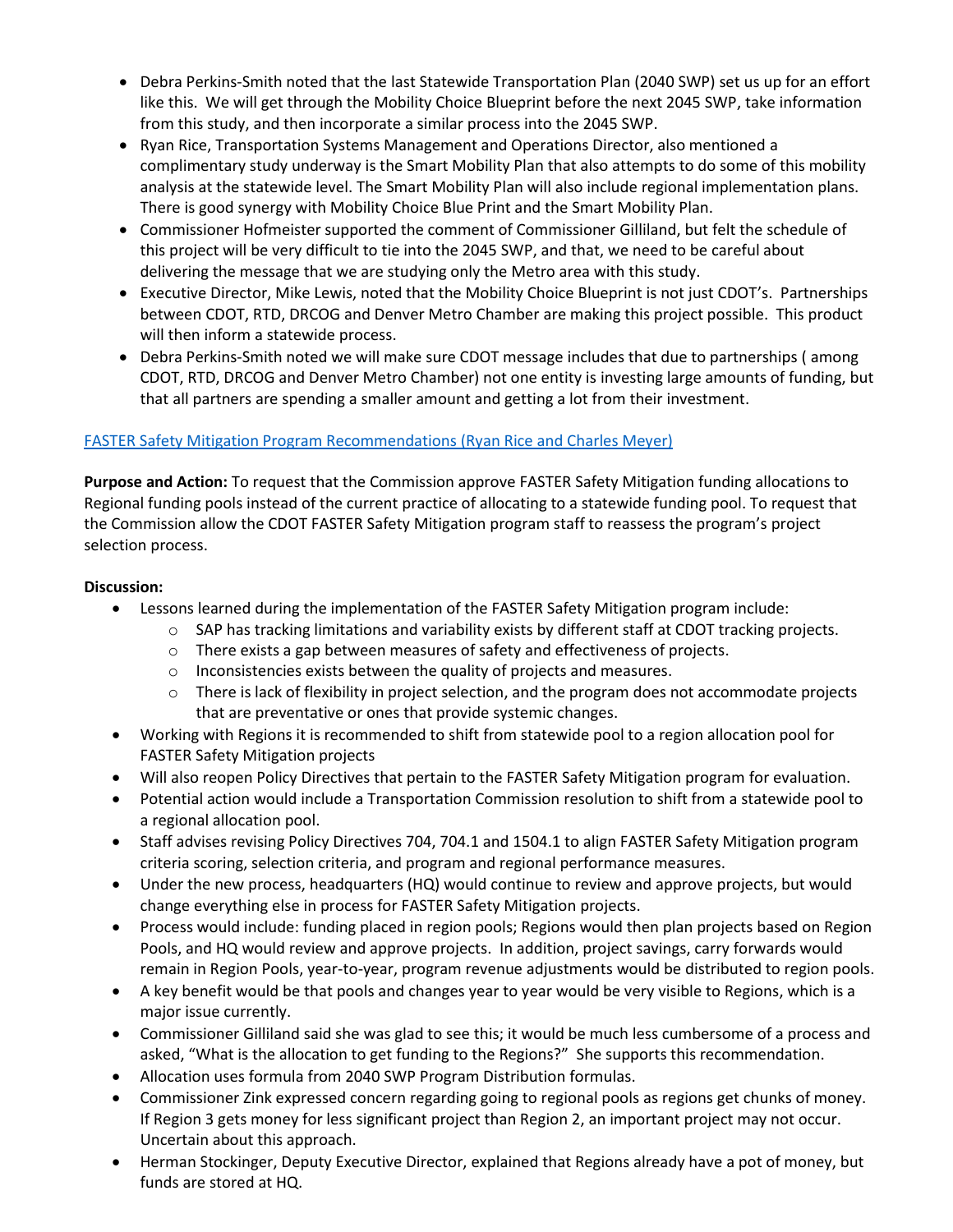- It was noted that some distribution is based on the number of crashes in a given Region.
- The idea is to re-evaluate criteria and determine what Regions are achieving in their areas.
- Commissioner Zink noted that crashes should not be only criteria. We need preventative measures implemented too.
- The Commissioners asked if the Statewide Transportation Advisory Committee (STAC) supports this approach. It was explained that STAC, CDOT Regions, and MPOs all support this approach.
- Mike McVaugh noted that there is much better understanding and data available now for this program to make it better. Surface Treatment and Highway Safety Improvement Programs are also distributed via region pools.
- Commissioner Zink wants to confirm this new approach will not jeopardize our FASTER audit findings.
	- $\circ$  Charles explained that yes, this new approach is not going to hinder response to audit findings. CDOT staff just needs to continue documenting the process appropriately.
- It was also noted that with regional allocations it is not uncommon for Regions to share funds with other Regions when important statewide projects are identified.
- Next Steps are to:
	- o Present Commission with a resolution to review and approve next month.
	- o Revisiting FASTER Safety Policy Directives for revisions that would include regional performance measures.
- As CDOT evolves this program, benefit cost ratios are increasing. They are calculated by evaluating the average cost of property damage only crashes, and fatality crashes and comparing them to the costs of crash reductions reported.

#### **May Commission Road Trip Travel Itinerary**

**Purpose:** The purpose of this agenda item was to present to the Commission the Road Trip Travel Itinerary for the May Commission meetings to occur from May 15 – 17, 2018.

**Action:** A bus trip across the state for Transportation Commissioners to tour CDOT facilities, attend media events, experience Colorado's natural environment, and interface with local stakeholders and customers.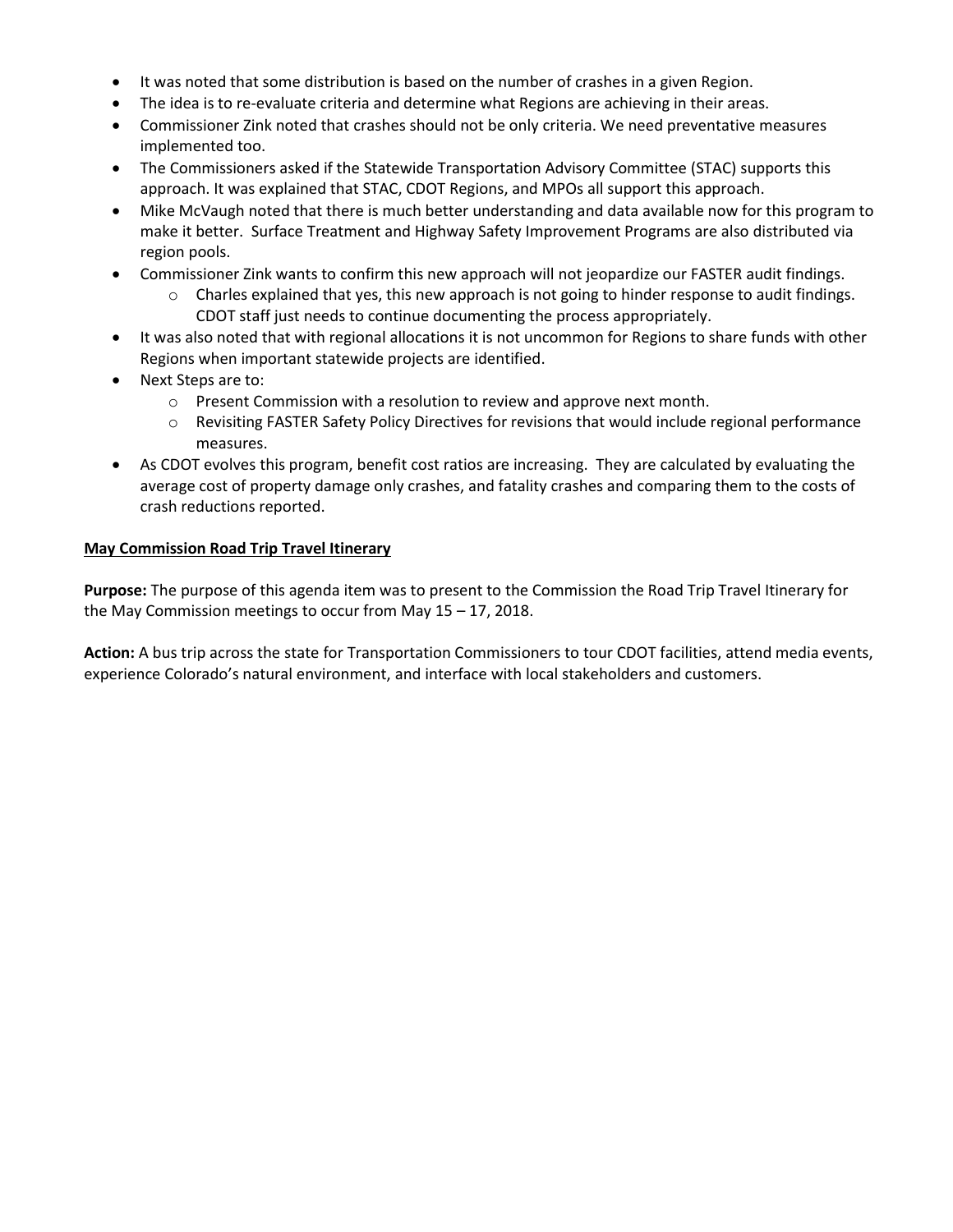#### **Discussion:**

- $\bullet$  Itineraries were distributed to Commissioners and others traveling on the tour.
- Day 1 is a trip from Denver to Floyd Hill, Dillon, Glenwood Springs and Grand Junction
- Day 2 is a trip from Grand Junction to Avalon, Ridgway, and Durango.
- Day 3 is a trip from Durango back to Denver.
- Telephone Town Halls are not part of the road trip, but are scheduled to take place in Commission Districts sometime between May and June.

# **Transportation Commission Regular Meeting Thursday, April 19, 2018, 9:30 am – 11:00 am**

**Call to Order, Roll Call** – Nine Commissioners attended, with Commissioners Stuart and Peterson excused.

Public Comments: Attorney Carrie Bernstein of Alderman/Bernstein spoke representing Elizabeth Orr, a property owner of land along US 34 Big Thompson Canyon. Dispute is over price and process for a temporary easement to property to repair roadway from future flood damage. Ms. Orr wants to proceed with authorization of condemnation proceedings without going to court. Ms. Bernstein pointed out an error in the resolution to authorize condemnation proceedings in the third whereas clause on page 2 of the resolution that states "CDOT does not have possession of the property". It was noted that CDOT does have possession of the property.

## **Comments of Individual Commissioners**

- Commissioner Hall noted that Mike Lewis spoke to the Grand Junction Chamber of Commerce regarding transportation issues and that the Chamber was very impressed and happy with the Executive Director's attendance. Mike Lewis also met with Club 20, which was appreciated. The CDOT road crew was recognized for their help with getting Commissioner Hall over the mountains to attend this month's meetings. Commissioner Hall attended the Gunnison Valley Transportation Planning Region meeting that was led by the Statewide Transportation Advisory Committee Chair, Vince Rogalski.
- Commissioner Hofmeister noted that road crews did a great job managing and taking care of the roads in Northeastern Colorado during the recent blizzard.
- Commissioner Thiebaut mentioned that the Senate Transportation Legislative Committee has been reappointed, and recognized testimony by four Commissioners to the Transportation Legislative Committee, that included himself and Commissioners Zink, Gifford and D'Angelo. Remembrance Day in Pueblo was thoughtful and properly recognized those who lost their lives in the line of duty while working for CDOT and Region 2. Noted that CDOT's Mike Lewis, and Herman Stockinger attended along with John Cater of FHWA. In addition, the new Region 2 building has many employees excited about coming to work, creating a sense of pride.
- Commissioner Connell had no comments.
- Commissioner D'Angelo thought the Commission workshops yesterday were very informative. Mike Lewis was recognized for speaking to the Denver South Economic Development group. Also attended Denver South Chamber meeting where a business round table took place. It was heart-warming to see both sides of the political isle stand in agreement, recognizing that transportation is the most important issue to Colorado being important to the economy, and in every-day life.
- Commissioner Scott was pleased that Region 1 TIP was approved for I-25 Gap project. Attended I -25 PEL meetings and was impressed with CDOT staff and consultants working on this project.
- Commissioner Gilliland noted that Transportation Legislative Committee members understand CDOT's issues. Attended Cannabis Conversation event in Fort Collins. Intoxication enforcement entities attended and spoke about how difficult it is to determine if someone is too impaired to drive when using cannabis. Problem identified is that edible sources of cannabis take a long time to take effect, compared to smoking it. Fact that federally cannabis is illegal hinders opportunities for research on the topic, especially regarding impaired driving, etc. Cannabis industry would like to advertise the pros and cons of marijuana use, but it would be illegal to do so. Attended a "sit down" conversation in Johnstown, and it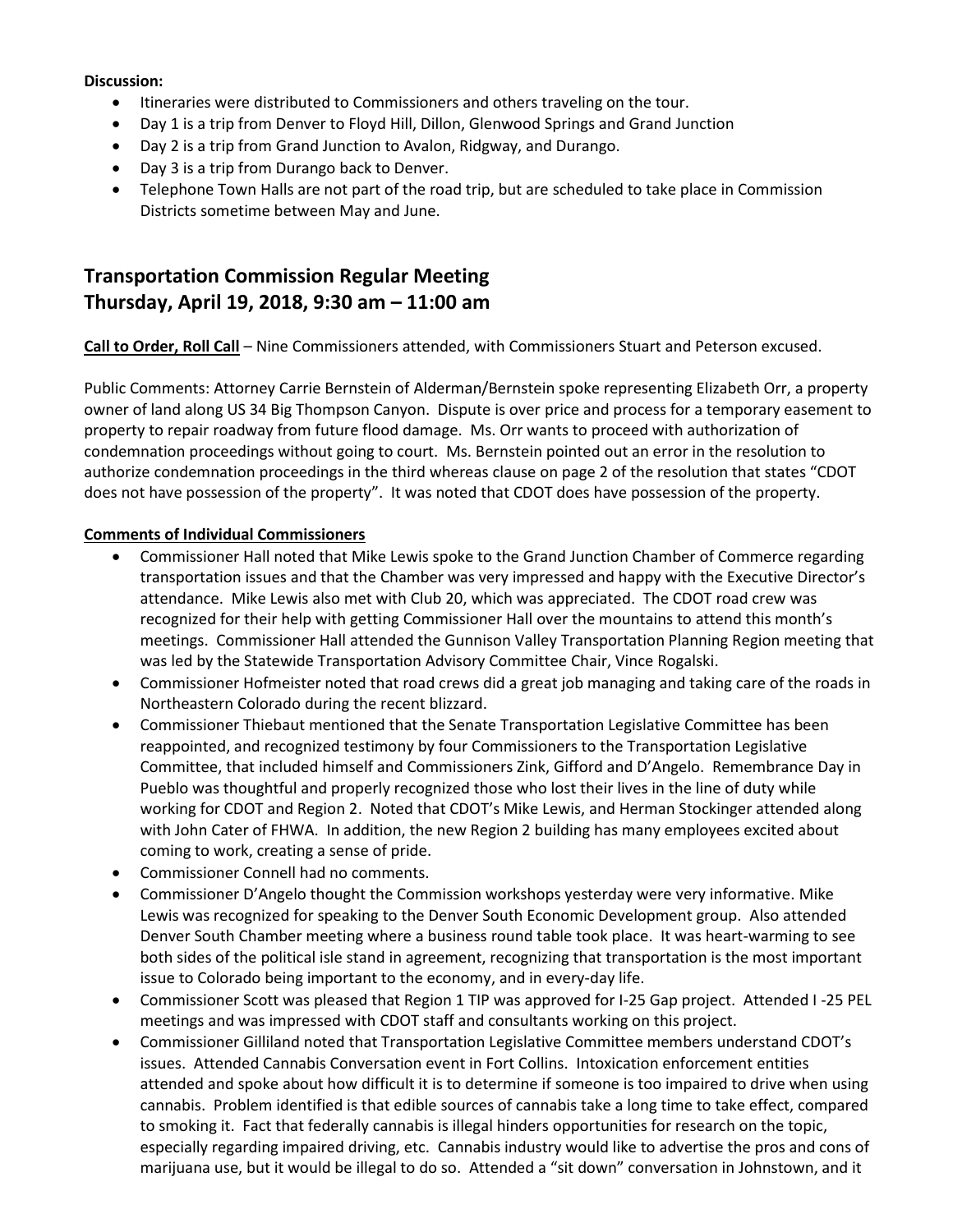turned out to be 30 people to talk transportation. There was lots of give and take during a 2-3 hour conversation, which was very good. Observing lots of interest in transportation recently.

- Commissioner Gifford No comments.
- Commissioner Zink attended Grand Junction meeting with elected officials with Senator Bennett and Scott Lipton present. Attended a Southwest Transportation Planning Region meeting where transit was the focus of the meeting. Recognized the importance of Remembrance Day and the recent loss in their area.

## **Executive Director's Report (Michael P. Lewis)**

- Welcomed Commission back to the HQ Auditorium after the cyber incident; thanked Johnny Olson for his service in the role as Incident Commander during this event.
- A lessons learned meeting was conducted with all the participant cyber incident team who helped us out. Team met the first goal of 80% recovery by April 1. Mike also thanked CDOT staff for their patience and innovations to pull through this difficult time.
- For Work Zone Safety Week attended an event where white doves were released. Thanked Commissioner Thiebaut for his participation at this event too.
- Remembrance Day at HQ was difficult as Nolan Olson's name was added to the memorial stone. The Lt. Governor and John Cater also attended.
- Traffic incident Management Systems (TIMS) track purchase in Douglas County for training emergency responders to coordinate with CDOT and Colorado State Patrol was approved in early April.
- Later we will see slides of the new HQ/Region 1 building. Still need walk through by fire department to obtain certificate of occupancy. Possible all staff will be in by originally schedule date of May 7, with minor delay to Region 1 and other earlier moves scheduled.

## **Chief Engineer's Report (Josh Laipply)**

- Noted I-70 and Seibert Bridge project required emergency funding for bridge demolition. Demolition took out two supporting bridge columns.
- I-25 Environmental Assessment public meetings are being held now with a decision document anticipated for summer of 2018.
- Work Zone Safety Week and Remembrance Day are both two important safety events. Also had a Safety Summit with CDOT, FHWA, National Highway Traffic Safety Administration (NHTSA), and Colorado State Patrol (CSP) in attendance. Amy Ford led the event with engineers attending too. Recognize we need new approaches to increasing safety and include programs to lessen intoxicated driving that cause wrong way driving or lane departures. Hope to have good outcomes from this event.

## **HPTE Director's Report (Nick Farber for David Spector)**

- High Performance Transportation Enterprise (HPTE) has been educating other states and countries on how to successfully establish public private partnerships (P3). Virginia was one state to receive training.
- Spent ½ day event to discuss P3 for infrastructure with New Zealand and showed them I-70 and US 36 express toll lanes (ETLs).
- David Spector attended the P3 Panel at the Colorado University Conference of World Affairs to explain P3 to other countries including Bulgaria, Italy, Netherlands, Turkey, etc.
- Also met with League of Women Voters.
- Canceled HPTE Board Meeting this month; HPTE Board meeting will occur sometime next month working around Commission Road Trip.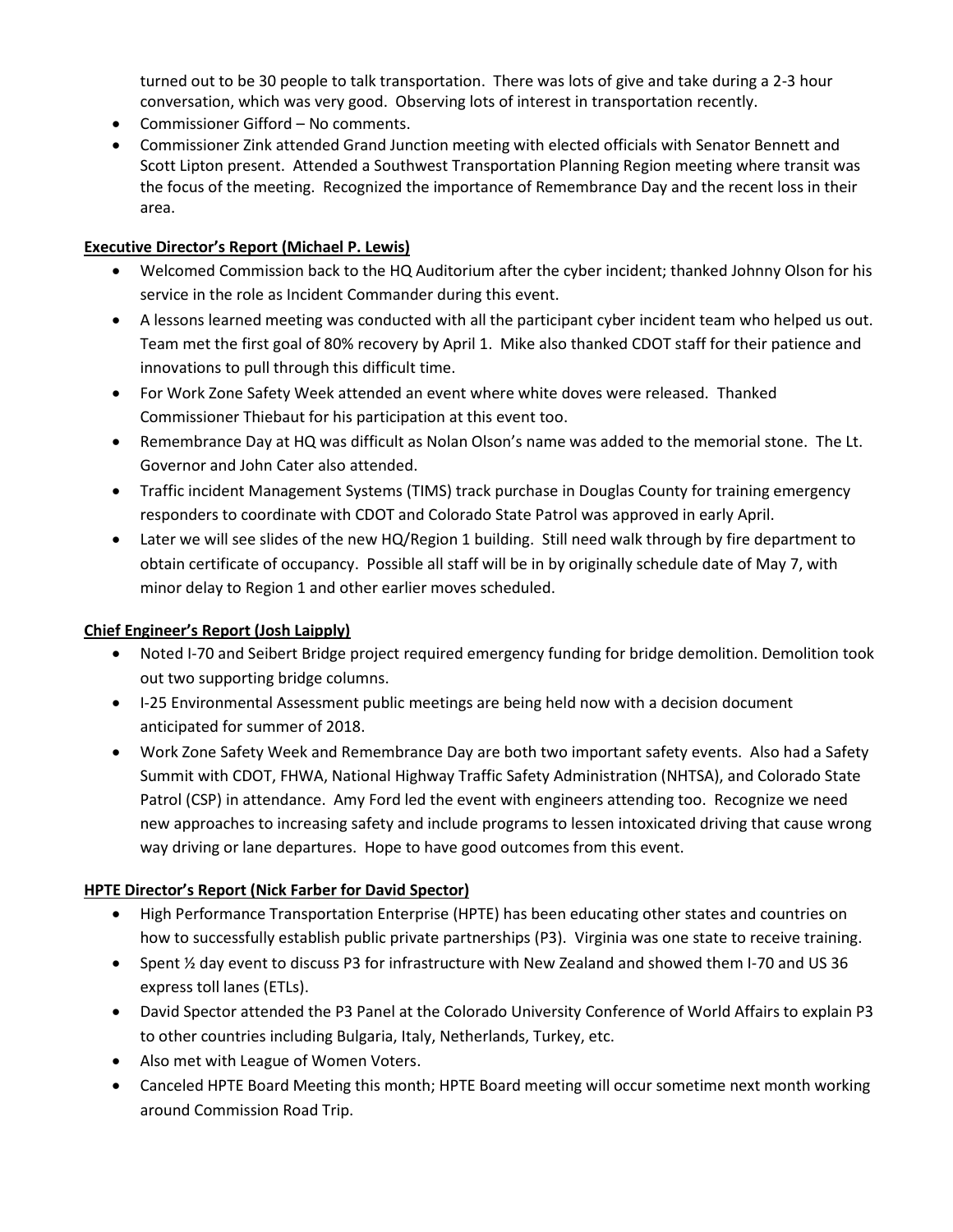## **FHWA Division Administrator's Report (John Cater)**

- National Work Zone Safety Week occurred recently and CDOT was recognized for their great work during this event.
- Remembrance Day recognized workers lost lives while on duty and their families.
- Region 2 employees are excited about new building. Hope same excitement comes through for new HQ/Region 1 building.
- TIMS track is a great accomplishment for CDOT. To date over 20,000 emergency responders have been trained to coordinate with CDOT and Colorado State Patrol to assist with more quickly removing crashes from roadways. The new track will be a great resource. Will save time for travelers and increase safety.
- Conducted a Highway Safety Improvement Program (HSIP) Peer Exchange with Colorado, Indiana, Oregon and New Jersey to discuss how to reduce crashes and increase safety. A report from the Peer Exchange should be out shortly.
- Regional Operations Forum was held among Colorado, Kansas, Nevada, and Utah to discuss how operations practices among states can work together.

## **STAC Report (Vincent Rogalski)**

- Governor's Senior Advisor on Aging gave a presentation to STAC last month, and the top two reasons for seniors to leave an area are: 1) social isolation, and 2) lack of mobility. We need to increase mobility for seniors. Technology is promising, but still need something more, e.g., transit. STAC wants to support efforts of this office.
- STAC received an update on state and federal legislation and the STAC is concerned regarding how binding a 2019 ballot would be when the legislative body changes. What level of stability for funds should we count on?
- Safe Routes to Schools program just nominated advisory committee members.
- Cyber incident was a concern and STAC wanted to be sure that information is safe and not threatened. CDOT is very close to a full recovery at this point.
- Transit Development Plan is under development and a STAC subcommittee for this has been created; the committee has met three times already.
- A state Traffic Demand Management (TDM) plan is planned and the STAC stressed the importance and benefits of having broadband service in rural areas of the state. In addition, we need to determine how to improve telecommunications and traveler information; broadband is important for this.
- Amy Ford provided a presentation regarding the Autonomous Mobility Task Force (a partnership with Colorado Department of Motor Vehicles [DMV, CSP and CDOT], its roles and responsibilities for overseeing the testing autonomous vehicles in Colorado.

## **Act on Consent Agenda (Herman Stockinger) – Approved unanimously on April 19, 2018.**

- [Resolution to Approve the Regular Meeting Minutes of](https://www.codot.gov/about/transportation-commission/documents/2018-agendas-and-supporting-documents/april-2018/6-consent-agenda.pdf) March 15, 2018 (Herman Stockinger)
- [Resolution to Approve Maintenance Projects \\$50-150K \(Kyle Lester\)](https://www.codot.gov/about/transportation-commission/documents/2018-agendas-and-supporting-documents/april-2018/6-consent-agenda.pdf)
- [Discuss and Act on National Performance Target Adoption \(Deb Perkins-Smith\)](https://www.codot.gov/about/transportation-commission/documents/2018-agendas-and-supporting-documents/april-2018/6-consent-agenda.pdf)
- Release Draft FY2019- [FY2022 Statewide Transportation Improvement Program \(STIP\) for Public Review and](https://www.codot.gov/about/transportation-commission/documents/2018-agendas-and-supporting-documents/april-2018/6-consent-agenda.pdf)  [Comment \(Jeff Sudmeier\)](https://www.codot.gov/about/transportation-commission/documents/2018-agendas-and-supporting-documents/april-2018/6-consent-agenda.pdf)
- [Property Disposal: 3Rev-EX](https://www.codot.gov/about/transportation-commission/documents/2018-agendas-and-supporting-documents/april-2018/6-consent-agenda.pdf)
- [Resolution to Adoption updated Policy Directive 1500.0 "Guide Signing Policy" \(Ryan Rice\)](https://www.codot.gov/about/transportation-commission/documents/2018-agendas-and-supporting-documents/april-2018/6-consent-agenda.pdf)

[Discuss and Act on the 10th Budget Supplement of FY 2018 \(Michael Krochalis\)](https://www.codot.gov/about/transportation-commission/documents/2018-agendas-and-supporting-documents/april-2018/7-10th-budget-supplement.pdf) **– Approved unanimously on April 19, 2018.**